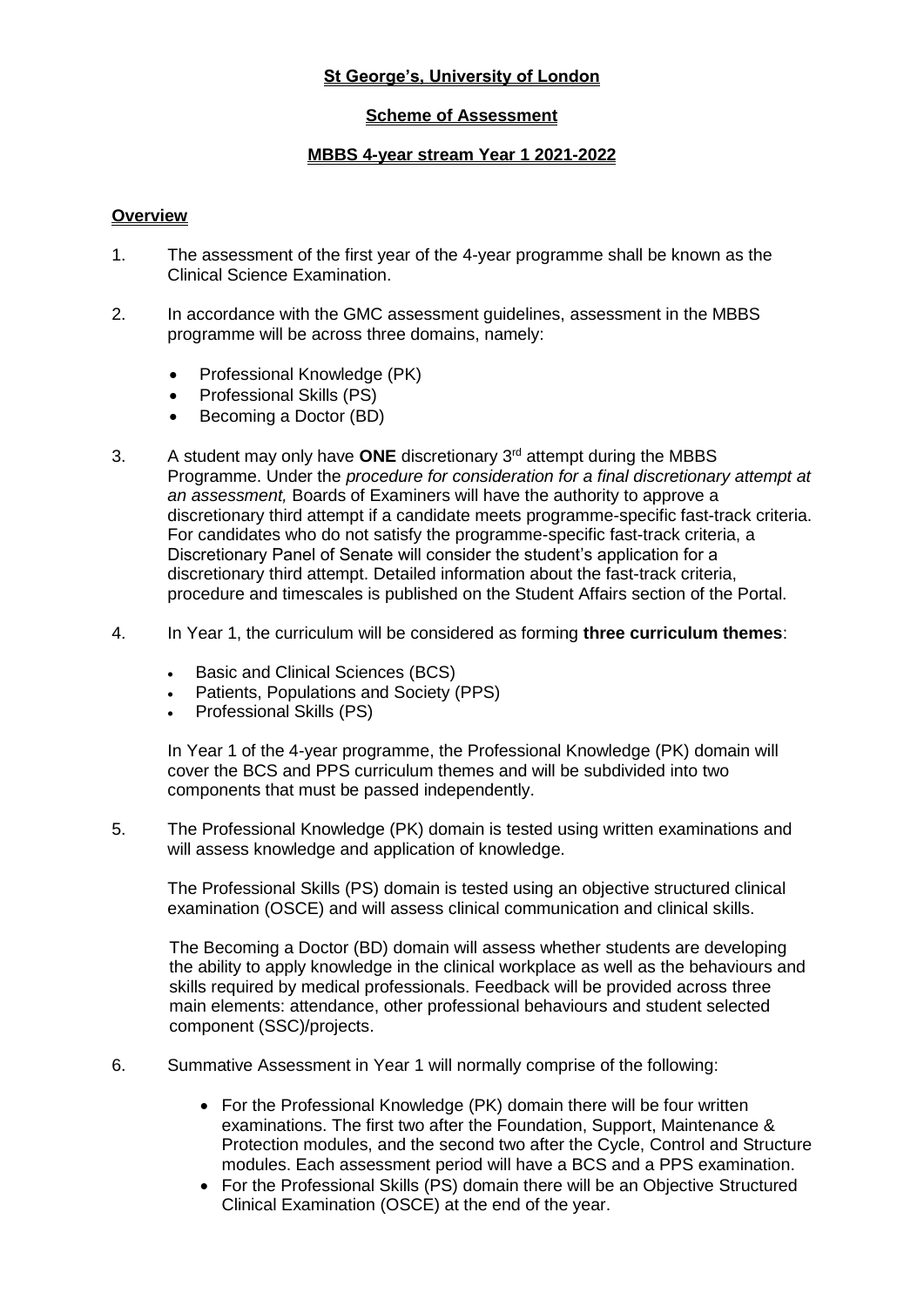- For the Becoming a Doctor (BD) domain, assessments will be completed throughout the year across three main elements: attendance, other professional behaviours and SSC/projects.
- 7. The written examinations will comprise questions that test the learning objectives covered within the modules.
- 8. The length of the written examinations and the number of OSCE stations will be announced in advance of the assessment by the Chief/Responsible Examiner.
- 9. The content of the assessments in the Becoming a Doctor (BD) domain will be announced in advance by the Chief/Responsible Examiner and/or Domain Lead.
- 10. There will be no compensation between the three assessment domains. There will also be no compensation between the two components of the Professional Knowledge (PK) domain (BCS and PPS).

## **Mark Distribution**

11. Marks from the two components of the Professional Knowledge (PK) domain (BCS and PPS) will accumulate over the written examinations for each component. The Professional Skills (PS) grade will be determined by the end of Year 1 OSCE.

## 12. **Formative and Summative Assessment**

## **Formative assessment**

Formative assessments are used to allow students to practise the main assessment methods that will be used summatively in the remainder of the programme. Please note that attendance of all formative exams is mandatory and if for any reason you are unable to attend you will need to complete a mitigating circumstance form which will be reviewed by a panel.

- For the Professional Knowledge (PK) (BCS and PPS) domain, there will be a formative BCS written examination which will normally be held at the end of the Life Support module assessing LOBs within the Foundation and Life Support Modules.
- A formative PPS written examination which will normally be held at the end of the Life Maintenance module, assessing LOBs within the Foundation, Life Support and Life Maintenance modules.
- For the Professional Skills (PS), domain, there will be a formative Objective Structured Clinical Examination (OSCE) that will normally be held at the end of the Life Maintenance module.

#### **Summative assessment**:

- For the Professional Knowledge (PK) (BCS component) domain, normally at the end of the Life Protection module there will be a written examination testing LOBS across Foundation, Life Support, Life Maintenance and Life Protection modules.
- For the Professional Knowledge (PK) (PPS component) domain, normally at the end of the Life Protection module there will be a written examination testing LOBS across the Foundation, Life Support, Life Maintenance and Life Protection modules.
- For the Professional Knowledge (PK) (BCS component) domain, normally at the end of the Life Structure module there will be a written examination covering LOBS across the Life Cycle, Life Control and Life Structure modules.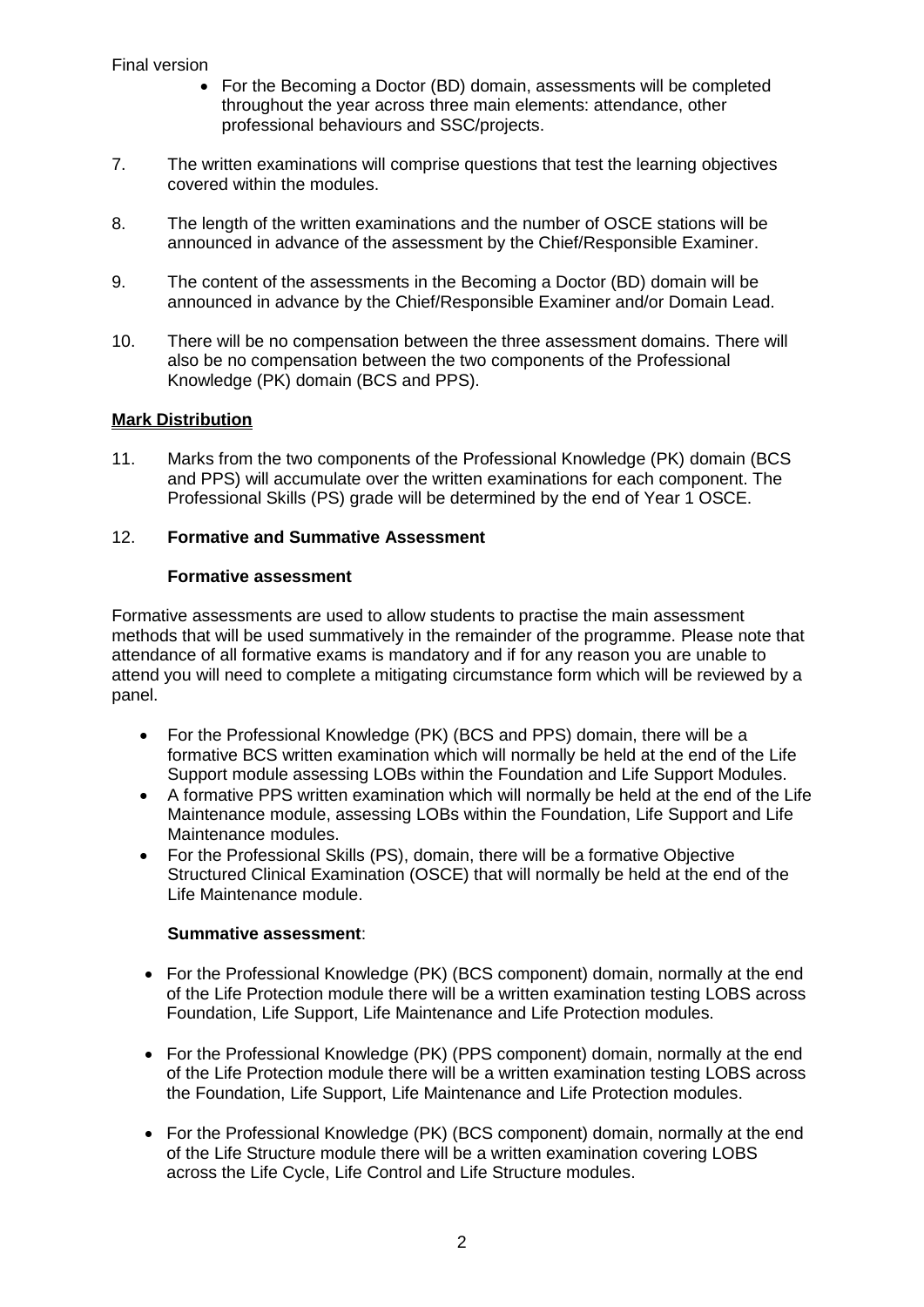- For the Professional Knowledge (PK) (PPS component) domain, normally at the end of the Life Structure module there will be written examination covering the LOBS across the Life Cycle, Life Control and Life Structure modules.
- For the Professional Skills (PS) domain, normally at the end of the academic year there will be an OSCE.
- The Becoming a Doctor (BD) domain will assess whether students are developing the behaviours and skills required by medical professionals. Feedback will be provided across three main elements: attendance, other professional behaviour and Student Selected Component (SSC)/projects. Students must attend, complete and pass their Basic Life Support component by the end of MBBS4 Year 1 in order to progress to the Transition Year.
- 13. **Progression:** progression from Year 1 to the Transition Year will be determined by the results of the Professional Knowledge (PK) domain (BCS and PPS components), the Professional Skills (PS) domain and the Becoming a Doctor (BD) domain.

## **Marking arrangements and Standard Setting**

# *Professional Knowledge (PK) (BCS and PPS) domain*

- 14. The pass standard for the written examinations (BCS and PPS components) shall be determined using standard setting (using recognised methods). The pass standard will normally (see paragraph 15) be determined by the Angoff method.
- 15. In regard to the standard setting methods referred to in the above paragraph, it may not be statistically reliable to choose the method listed, given the variables (e.g. cohort size) of the particular assessment in question. In these cases an alternative, recognised, method would be selected to suit the variables of the assessment.
- 16. The percentage marks for candidates for each component of the domain (BCS and PPS) at the end of each examination will be rounded to one decimal place. Candidates' marks will accumulate as per paragraph 12.
- 17. The percentage pass marks for each component of the domain (BCS and PPS) at the end of each examination will be rounded to one decimal place.
- 18. At the end of the year, candidates' unrounded marks will be combined for each component separately (BCS and PPS) and then converted to a percentage. This mark will then be rounded to one decimal place (e.g. 51.15 will be rounded up to 51.2 and 51.14 will be rounded down to 51.1).

20.1 Candidates *at the end of each examination* will be graded as follows for each component (BCS and PPS):

- **A (Acceptable):** competent the numerical passmark or above
- **C (Cause for Concern):** not yet competent up to and including 2 Standard Errors of Measurement below the numerical passmark
- **U (Unacceptable):** poor more than 2 Standard Errors of Measurement below the numerical passmark

Standard Errors of Measurement will be used unless it is not statistically reliable to use this method given the variables (e.g cohort size) of a particular assessment in question. In these cases an alternative, recognised, method would be selected to suit the variables of the assessment.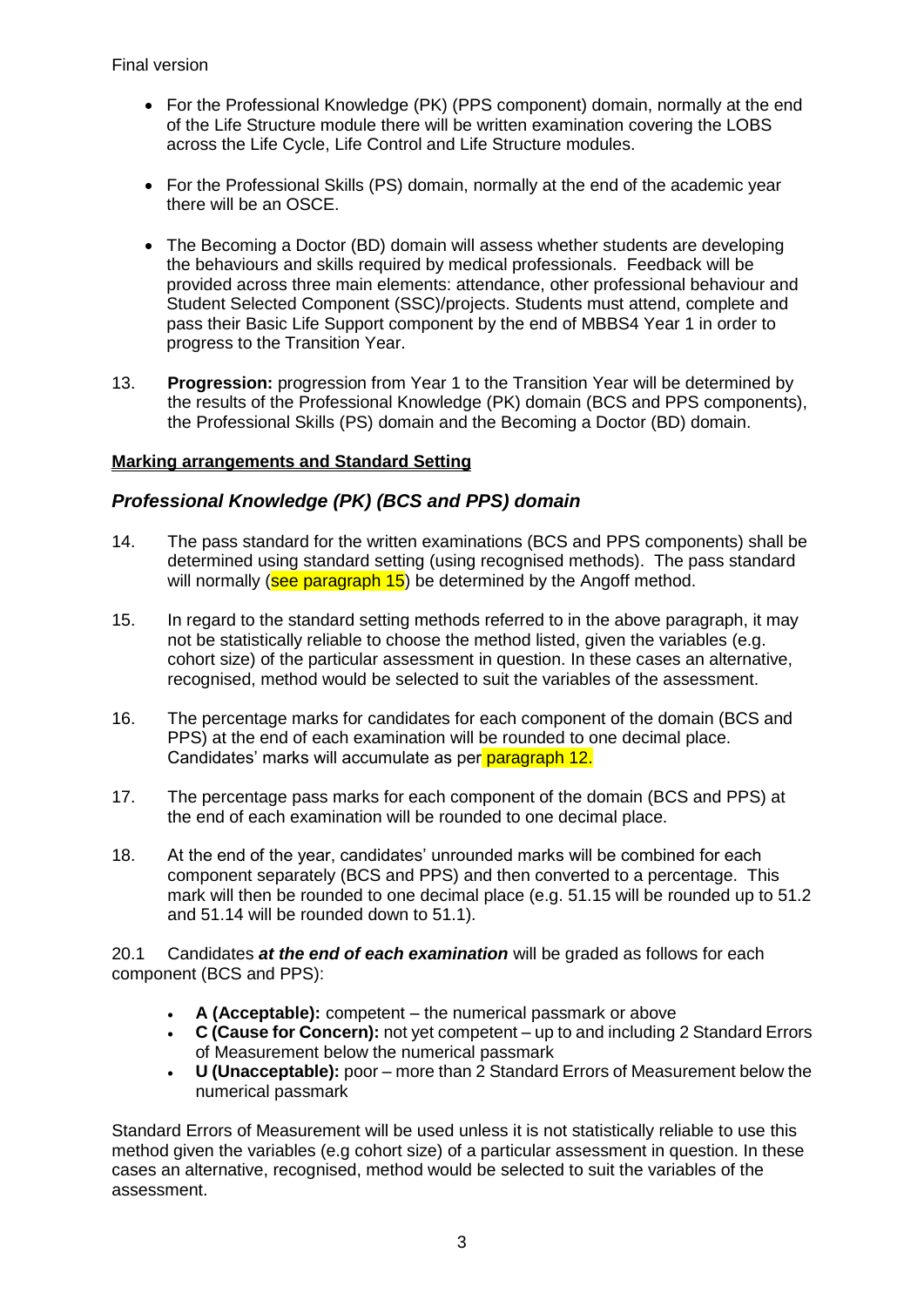20.2 Candidates *at the end of year* will be graded as follows for each component (BCS and PPS):

- **A (Acceptable):** competent the numerical passmark or above
- **C (Cause for Concern):** not yet competent up to and including 2 Standard Errors of Measurement below the numerical passmark
- **U (Unacceptable):** poor more than 2 Standard Errors of Measurement below the numerical passmark

Standard Errors of Measurement will be used unless it is not statistically reliable to use this method given the variables (e.g cohort size) of a particular assessment in question. In these cases an alternative, recognised, method would be selected to suit the variables of the assessment.

# *The Becoming a Doctor (BD) domain*

- 19. Candidates will be considered across three main elements: attendance, other professional behaviour and SSC/projects. These are assessed during the attachments in Year 1, the PBL blocks and the SSC.
- 20. Individual requirements for each element will be published in advance by the Year/Domain Lead.

## **The Becoming a Doctor (BD) domain Marking Arrangements and Standard Setting**

- 21. The assessments within this domain will be assessed by the relevant Educational Supervisor.
- 22. The Becoming a Doctor Progress Meeting will meet twice yearly to discuss students displaying poor professional behaviour (including attendance). The Becoming a Doctor Grading Committee will allocate grades for the 'other professional behaviour' element and report to the Board of Examiners any unsatisfactory performance within the domain via the allocation of an overall domain grade for all students. The Becoming a Doctor Meeting may consider any evidence regarding professional behaviour (including attendance) in MBBS4 year in the context of previous grades for Professional Behaviour as assessed assimilated from the point of entry to the MBBS programme.

# **The Becoming a Doctor (BD) domain Progression Requirements**

- 23. Candidates *at the end of The Becoming a Doctor (BD)* domain will be graded as one of the following:
	- **A (Acceptable)**
	- **B (Borderline)**
	- **C (Cause for concern)**
	- **U (Unacceptable)**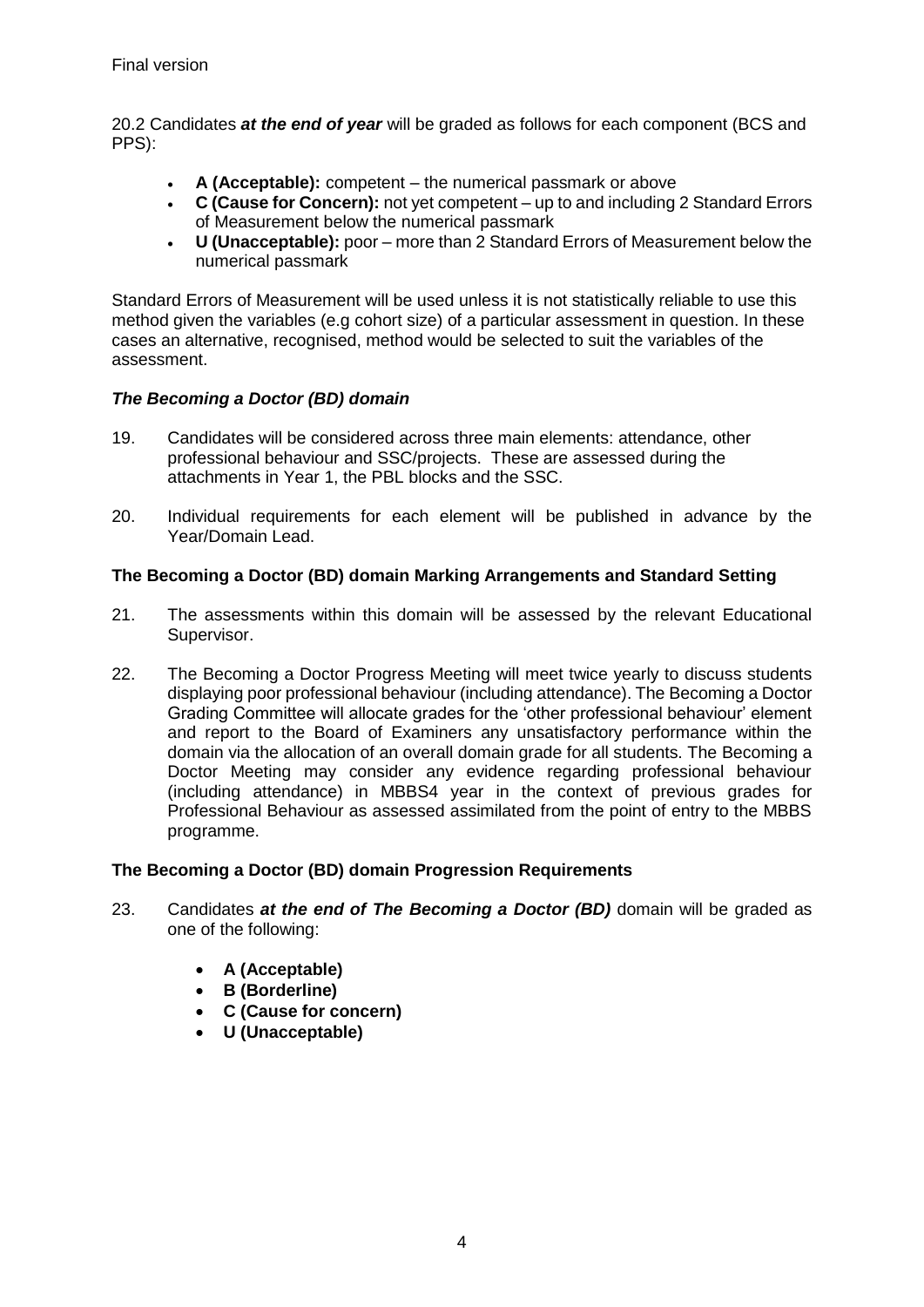| <b>Attendance Element</b>                                                                 | <b>Other Professional</b><br><b>Behaviour Element</b> | <b>SSC and Projects</b><br><b>Element</b> | <b>Overall MBBS4</b><br>Year 1 BD Grade |  |
|-------------------------------------------------------------------------------------------|-------------------------------------------------------|-------------------------------------------|-----------------------------------------|--|
| A, C, U                                                                                   | A, C, U                                               | E, A, U                                   | Available grades<br>$\leftarrow$        |  |
| A                                                                                         | A                                                     | Е                                         | A                                       |  |
| A                                                                                         | A                                                     | A                                         | A                                       |  |
| A                                                                                         | C                                                     | A                                         | $A/B^*$                                 |  |
| C                                                                                         | Α                                                     | A                                         | B                                       |  |
| C                                                                                         | C                                                     | A                                         | $B^*$                                   |  |
| Α                                                                                         | A                                                     | U                                         | C                                       |  |
| A                                                                                         | C                                                     | U                                         | C                                       |  |
| C                                                                                         | C                                                     | U                                         | $\mathsf{C}$                            |  |
| C                                                                                         | Α                                                     | $\mathsf{U}$                              | $\mathsf{C}$                            |  |
| Any U in attendance or other professional behaviours will result in an overall grade of U |                                                       |                                           |                                         |  |
| U                                                                                         | A/C                                                   | A                                         | U                                       |  |
| A                                                                                         | U                                                     | A                                         | U                                       |  |

\* The final grade will be determined at grading committee.

- 24. A candidate, whose grade in the Becoming a Doctor (BD) domain is **Acceptable or Borderline** at the end of the year (see final column in table above) shall have passed MBBS4 Year 1 and may proceed to the Transition Year of the MBBS programme, provided that they also meet the requirements of paragraph 45.
- 25. A candidate awarded a **Borderline** in Year 1, will be automatically considered at the Grading Committee at the end of the Transition year.
- 26. A candidate, whose grade in the Becoming a Doctor (BD) domain is **Cause for Concern** at the end of the year (see final column in table above) may choose to repeat Year 1 or may opt to enter the resit assessments during the resit period.
- 27. A candidate, whose grade in the Becoming a Doctor (BD) domain is **Unacceptable**  will be required to repeat Year 1; completing all domains of assessment, regardless of whether they have passed the domain in a previous academic year.

#### **The Becoming a Doctor (BD) Resit Period**

- 28. The resit period for the Becoming a Doctor (BD) domain will normally take place within one month of publication of results.
- 29. The sole element of the Becoming a Doctor (BD) which has provisions for resit is the resubmission of the SSCG. A candidate who has failed their SSC twice at the main sit is entitled to a third and final attempt in the resit period.
- 30. Candidates who are required to re-sit the domain, through a third submission of their SSCG will have their grade capped at **Borderline**.
- 31. A candidate, whose grade in the Becoming a Doctor (BD) resit period is **Borderline**  shall have passed Year 1 and may proceed to the Transition Year of the MBBS programme, provided that they also meet the requirements of paragraph 43.
- 32. A candidate, whose grade in the Becoming a Doctor (BD) resit period is **Cause for Concern or Unacceptable** is deemed to have failed the domain and therefore the programme. Such students may be eligible for a 3rd discretionary attempt, in accordance with the *procedure for consideration for a final discretionary attempt at an assessment* (see paragraph 3).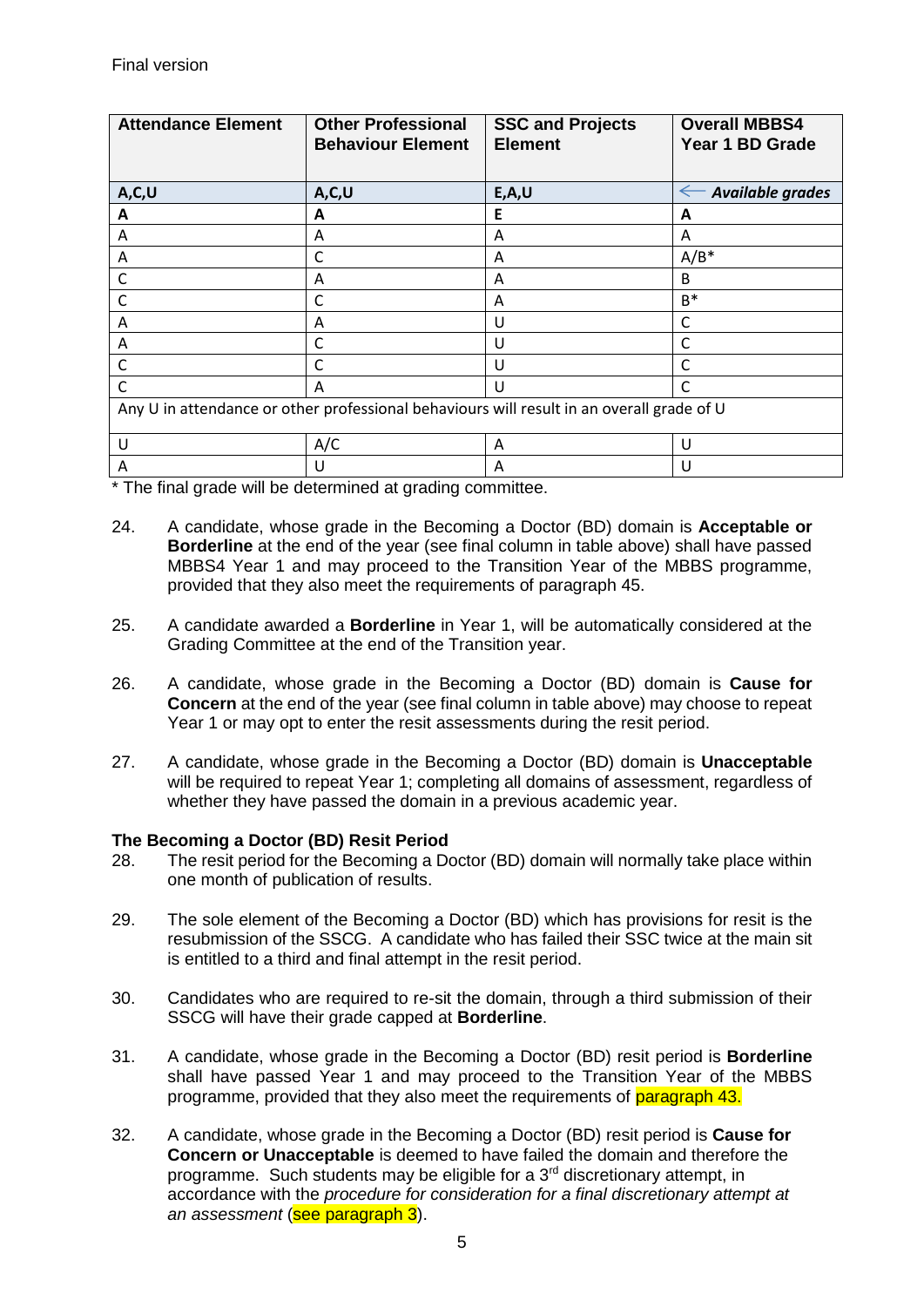33. Candidates granted a 3<sup>rd</sup> final attempt will be required to repeat Year 1 and sit all domains of assessment, regardless of whether they have passed the domain in a previous academic year.

# *Professional Skills (PS) (OSCE) domain*

- 34. The Summative OSCE will normally comprise of no less than 10 stations.
- 35. The pass standard for the OSCE shall be determined using standard setting (using recognised methods). The pass standard will normally (see paragraph 36) be determined by the borderline regression method.
- 36. In regard to the standard setting methods referred to in the above paragraph, it may not be statistically reliable to choose the method listed, given the variables (e.g. cohort size) of the particular assessment in question. In these cases an alternative, recognised, method would be selected to suit the variables of the assessment.

Candidates will be given a mark out of 100 for each station, calculated to one decimal place. These marks will be added together and converted to a percentage to give the overall numerical mark for the OSCE, which is then calculated to one decimal place. (e.g. 51.15 will be rounded up to 51.2 and 51.14 will be rounded down to 51.1).

- 37. In order to attain the pass standard, candidates are required to achieve the numerical passmark for the examination **as well as** pass 65% of stations (rounded to the nearest whole number). For a 10 station OSCE, students must pass at least 7 (rounded from 6.5) stations. For example, if, after applying the percentage calculation, the resulting number of stations is 6.49 then this will be rounded down to 6, and if the resulting number of stations is 6.50 this will be rounded up to 7.
- 38. Candidates *at the end of the year* will be graded as follows:
	- **A (Acceptable):** competent the numerical passmark or above **and** pass at least 65% of stations
	- **C (Cause for Concern):** not yet competent up to and including 2 Standard Errors of Measurement below the numerical passmark **or** fail between 35% and 50% of stations
	- **U (Unacceptable):** poor more than 2 Standard Errors of Measurement below the numerical passmark **and/or** fail more than 50% of stations

Standard Errors of Measurement will be used unless it is not statistically reliable to use this method given the variables (e.g cohort size) of a particular assessment in question. In these cases an alternative, recognised, method would be selected to suit the variables of the assessment.

#### **Progression from Year 1 to the Transition Year**

- 39. At the end of Year 1, candidates will be awarded a grade for each component of the Professional Knowledge (PK) Domain (BCS, PPS), and a grade for each of the Professional Skills (PS) and Becoming a Doctor (BD) Domain. These will be categorised in accordance with paragraph 20.2, 23 and 38.
- 40. A candidate, whose grade in both components of Professional Knowledge (PK) (BCS, PPS) **and** Professional Skills (PS) **and** Becoming a Doctor (BD) is **Acceptable** shall have passed the year and may proceed to the Transition Year of the MBBS programme.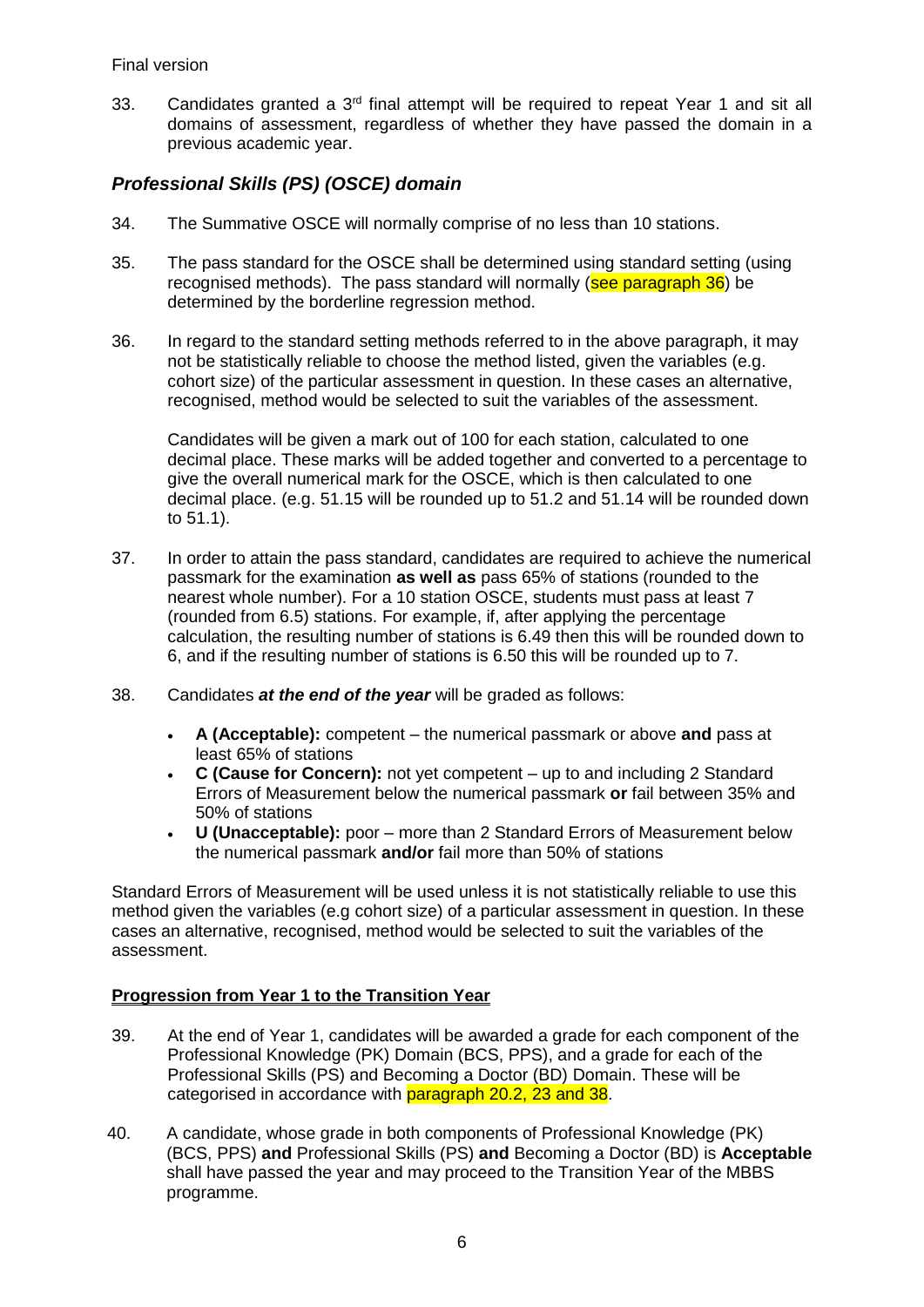## Final version

- 41. A candidate, whose grade in both components of Professional Knowledge (PK) (BCS, PPS) **and** Professional Skills (PS) is **Acceptable and** Becoming a Doctor (BD) is **Borderline** may progress with a **Borderline** subject to review at the appropriate grading committee.
- 42. A candidate awarded a **Borderline** grade (at first attempt only) in Becoming a Doctor (BD) may progress from Year 1 to the Transition Year, however candidates may only receive one borderline during the MBBS programme.
- 43. A candidate, whose grade in any assessment domain (including **either or both** components of Professional Knowledge (PK)) is **Cause for Concern**, will be given the option to enter the re-sit examination(s)/assessment(s) in each such assessment domain (or component of). Alternatively, a student may choose to repeat the year (MBBS4 Year 1).
- 44. A candidate, whose grade in any one or more assessment domain (or component of) is **Unacceptable** will be required to forego the re-sit examination(s)/assessment(s) and repeat the year (MBBS4 Year 1). Candidates repeating the year will be required to sit all domains of assessment, regardless of whether they have passed the domain (or component of) in a previous academic year.

## **Re-sit Examinations/Assessments Progression Requirements**

- 45. The re-sit period for the Becoming a Doctor (BD) domain (SSC) will normally take place between the July and August Board of Examiners.
- 46. For the Becoming a Doctor (BD) domain, candidates will be required to re-sit the assessment(s) they failed (ie. those with a Cause for Concern or Unacceptable grade). Candidates will be required to achieve a grade of **Acceptable** for the failed assessment(s).
- 47. The re-sit period for the Professional Knowledge (PK) and the Professional Skills (PS) domains will normally take place between the July and August Board of Examiners.
- 48. For the Professional Knowledge (PK) domain, candidates who elect to enter the re-sit will be required to re-sit only the component(s) they failed (e.g. BCS and/or PPS).
- 49. The re-sit written examinations for each component of the Professional Knowledge (PK) domain (BCS and PPS) shall cover the curriculum for all seven modules using similar methods of assessment as those used in the main examinations. No marks from the previous examinations will be used to determine the re-sit examination marks.
- 50. A candidate, whose grade at the re-sit examination(s)/assessment(s) entered is **Acceptable** shall have passed the year and may proceed to the Transition Year of the MBBS programme.
- 51. A candidate, whose grade at the re-sit examination(s)/assessment(s) is **Cause for concern or Unacceptable** will be deemed to have failed the examination and therefore the programme. Such students may be eligible for a  $3<sup>rd</sup>$  discretionary attempt, in accordance with the *procedure for consideration for a final discretionary attempt at an assessment* (see paragraph 3). Candidates offered a final, 3rd attempt will be required to repeat the year and sit all domains of assessment, regardless of whether they have passed the domain (or component of) in a previous academic year.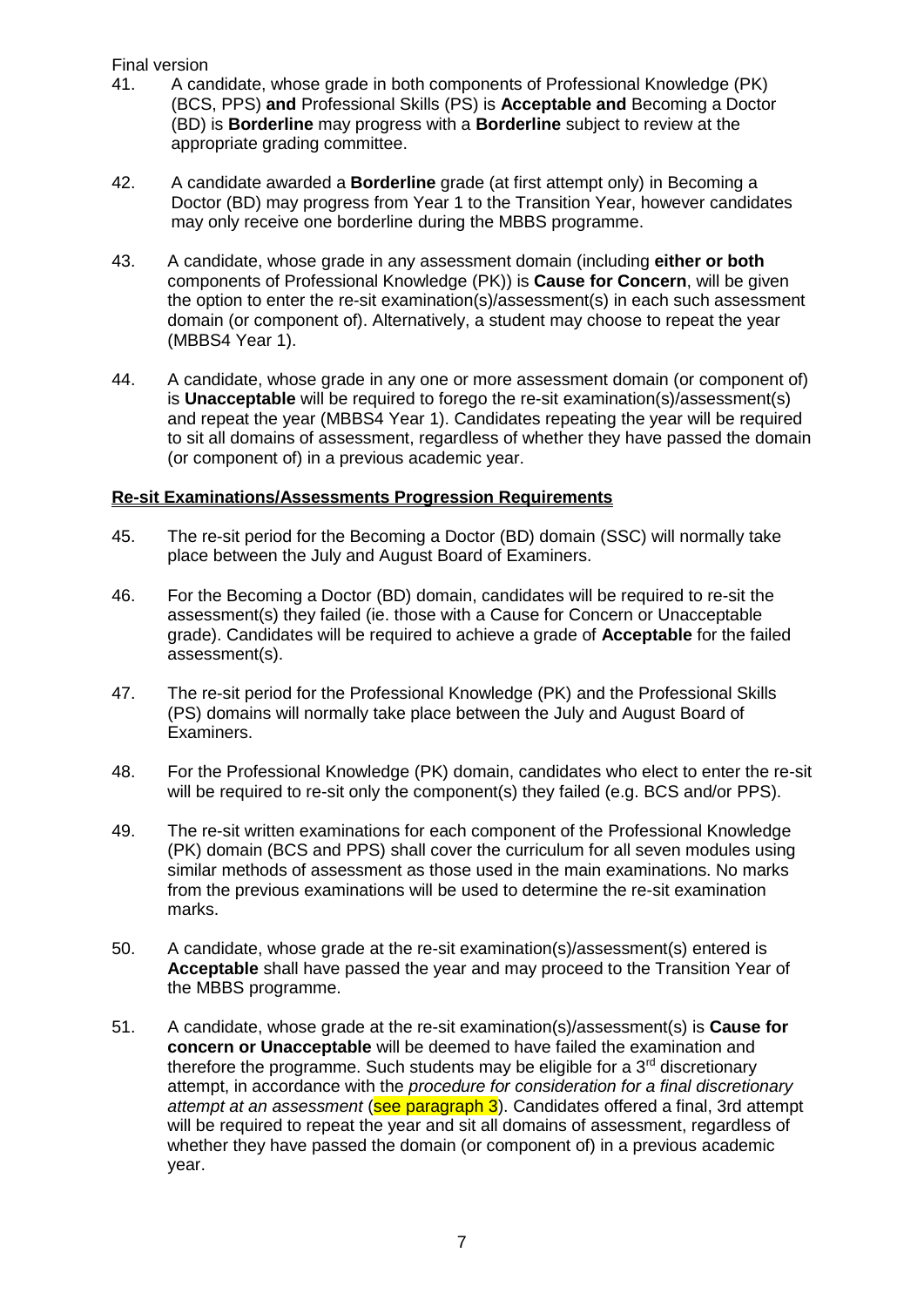## **Progression from Year 1 to the Transition Year following a repeat of the first year at 2 nd attempt**

- 52. A candidate, whose grade in both components of Professional Knowledge (PK) (BCS, PPS) **and** Professional Skills (PS) (all elements) **and** Becoming a Doctor (BD) is **Acceptable** shall have passed the year and may proceed to the Transition Year of the MBBS programme.
- 53. A candidate will be allowed two submissions of the SSC in their repeat year; if the final attempt receives a mark of **Unacceptable**, then the student will receive a C for BD and will be deemed to have failed the assessment and therefore the programme. Such students may be eligible for a  $3<sup>rd</sup>$  discretionary attempt, in accordance with the *procedure for consideration for a final discretionary attempt at an assessment* (see paragraph 3).
- 54. A candidate, whose grade in any one or more assessment domains (including either or both components of Professional Knowledge (PK)) is **Cause for Concern or Unacceptable,** on the second attempt, or **Borderline** for Becoming a Doctor (BD) will be deemed to have failed the examination and therefore the programme. Such students may be eligible for a  $3<sup>rd</sup>$  discretionary attempt, in accordance with the *procedure for consideration for a final discretionary attempt at an assessment* (see paragraph 3).
- 55. A candidate who has previously been awarded a **Borderline** grade for Becoming a Doctor (BD) cannot progress to the Transition Year if the grading committee concludes that their performance remains borderline and such students may eligible for a third discretionary attempt at an assessment (see paragraph 3). A candidate whose attendance does not meet the threshold and on this basis receives the grade of **Borderline** will be reviewed at the grading committee, which exceptionally can alter the grade.
- 56. Candidates offered a third and final attempt will be required repeat the year and sit all domains of assessment and pass all elements of Becoming a Doctor (BD), regardless of whether they have passed the domain (or component of) in a previous academic year.

#### **Progression from Year 1 to the Transition Year following a repeat of the first year at 3 rd attempt Discretionary Attempt**

- 57. A candidate, whose grade in both components of the Professional Knowledge (PK) (BCS, PPS) **and** Professional Skills (PS) **and** Becoming a Doctor (BD) is **Acceptable** shall have passed the year and may proceed to the Transition Year of the MBBS programme.
- 58. A candidate whose attendance does not meet the threshold and on this basis receives the grade of **Borderline** will be reviewed at the grading committee, which exceptionally can alter the grade. A candidate who has previously been awarded a **Borderline** grade for Becoming a Doctor (BD) cannot progress to the Transition Year if the grading committee concludes that their performance remains borderline and as such will be deemed to have failed the assessment and therefore the programme and will have their registration terminated.
- 59. A candidate will be allowed two submissions of the SSC in their repeat year; if the final attempt receives a mark of **Unacceptable**, then the student will receive a C for BD domain and will be deemed to have failed the assessment and therefore the programme and will have their registration terminated.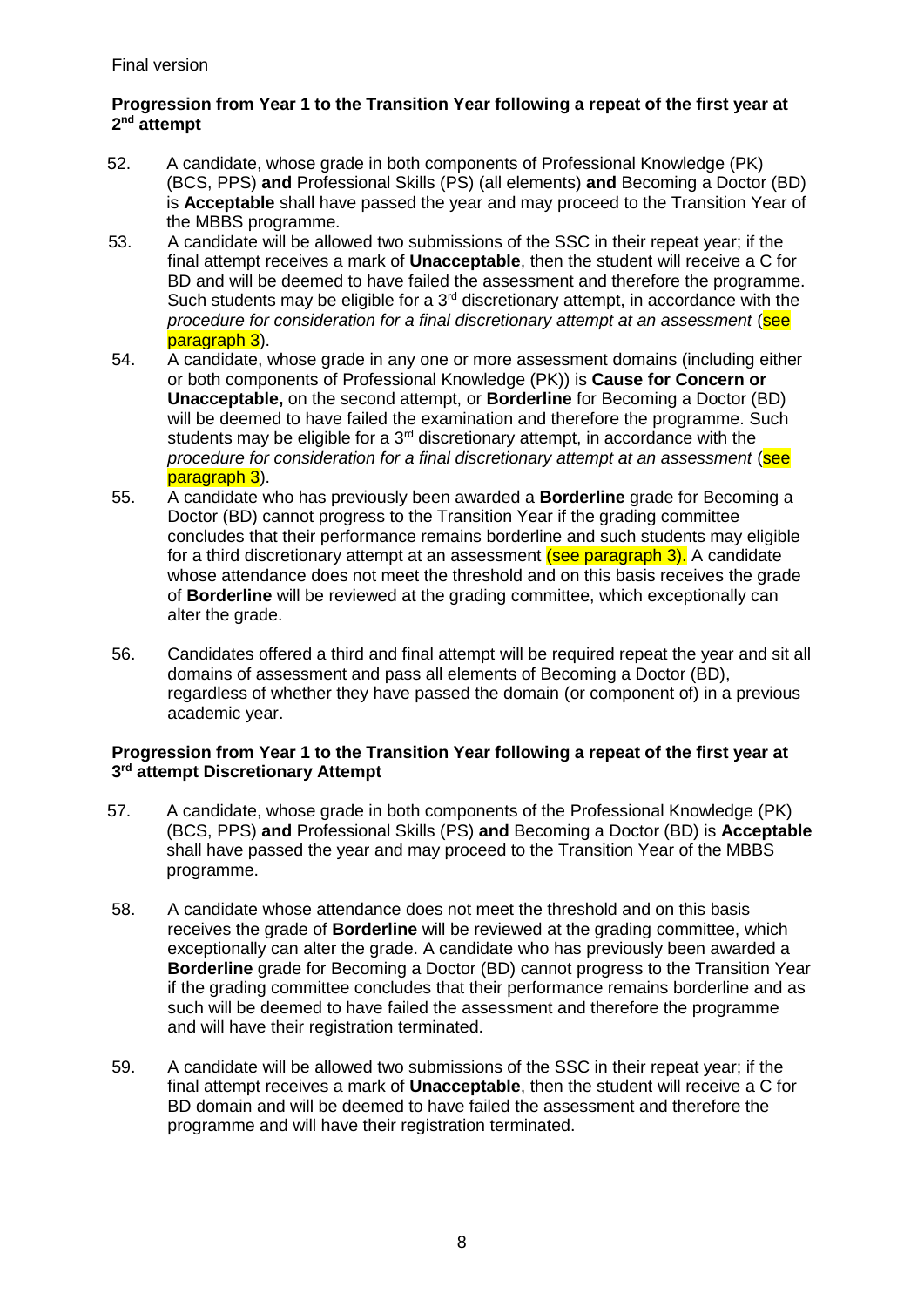## Final version

60. A candidate, whose grade in any one or more assessment domains (including either or both components of Professional Knowledge (PK)) is **Cause for Concern or Unacceptable**, or **Borderline for BD** on the third attempt, shall be deemed to have failed the programme and will have their registration terminated.

# **Merits and Distinctions**

- 61. Candidates who *pass* the Final Year and are awarded the MBBS degree will be eligible to be considered for the award of a St George's Mark of Merit or a University Distinction, in the following four disciplines:
	- Medical Sciences (on the basis of performance in the Clinical Science years)
	- Clinical Science (on the basis of performance in the Transition Year)
	- Clinical Specialties (on the basis of performance in the Penultimate Year)
	- Clinical Practice (on the basis of performance in the Final Year)

A candidate awarded a Distinction in a discipline cannot also be awarded a Merit in that discipline. Merits and Distinctions are only awarded to those completing the degree.

62. For the sole purpose of calculating Merits and Distinctions, a final mark for the Clinical Science Examination shall be determined, using the weightings specified in the table below:

|                                   | <b>MBBS4 Year 1</b> |
|-----------------------------------|---------------------|
|                                   | (Medical Sciences)  |
| Professional Knowledge (PK) (BCS) | 50                  |
| Professional Knowledge (PK) (PPS) | 25                  |
| Professional Skills (PS)          | 25                  |
| <b>TOTAL</b>                      | 100                 |

- 63. A Distinction in Medical Sciences will be awarded to candidates in the top 10%, i.e. the 1st decile, of the cohort in the Clinical Science Year. This will be based on the final accumulated weighted percentage mark, rounded to one decimal place (see paragraph 62). Candidates must pass all assessments in the Professional Knowledge (PK) Domain, plus Professional Skills (PS) Domains at 1st attempt in order to be eligible for a distinction. Candidates must also achieve a grade of Acceptable in the Becoming a Doctor (BD) domain at first attempt.
- 64. A Merit in Medical Sciences will be awarded to candidates in the 2<sup>nd</sup> decile of the cohort in the Clinical Science Year. This will be based on the final accumulated weighted percentage mark rounded to one decimal place (see paragraph 62). Candidates must pass at 1<sup>st</sup> attempt all assessments in the Professional Knowledge (PK) Domain, plus Professional Skills (PS) Domains in order to be eligible for a merit. Candidates must also achieve a grade of Acceptable in the Becoming a Doctor (BD) domain at first attempt.
- 65. Candidates who defer entry to an examination and sit their first attempt with the re-sit cohort will be ranked alongside first attempt candidates from the main cohort and then awarded a Merit or Distinction according to where they rank with the main cohort (i.e.  $1^{st}$  or  $2^{nd}$  decile). A candidate who defers entry to an examination more than once, will be ranked alongside the most recent main cohort.

#### **Students re-enrolling/re-joining a year of a programme following an approved period of absence OR students who are required/have elected to repeat a year**

66. Any candidate re-enrolling/re-joining a year of the programme following an approved absence (e.g. interruption of studies), will be examined in accordance with the scheme of assessment in place in the academic year in which the re-enrolment/rejoining takes place.